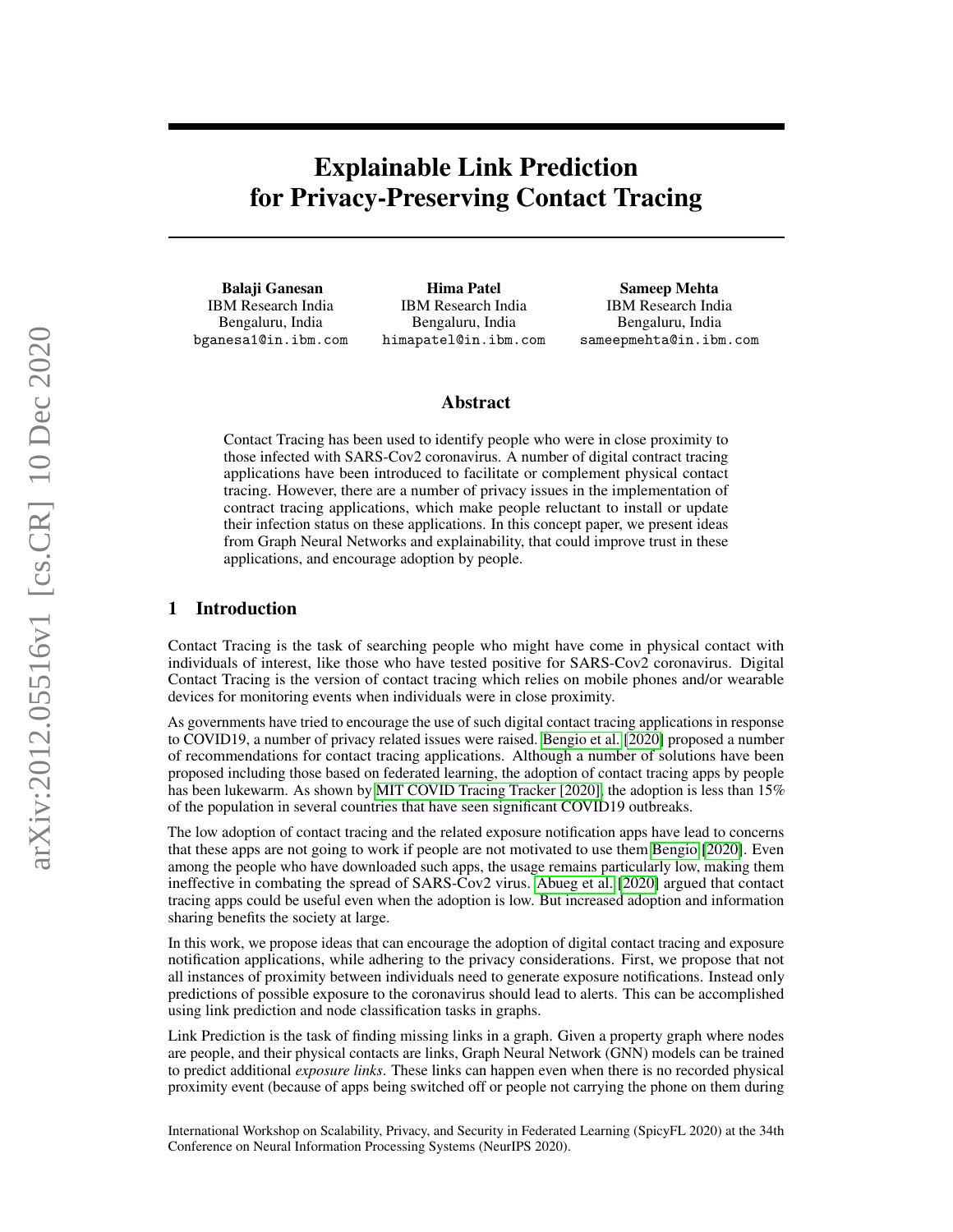

Figure 1: Contact tracing of COVID19 positive persons

a chat in office and other similar potential exposure events). If we are able to predict exposure links well, classifying whether a node is exposed, is a relatively easier problem. So in this work, we focus only on link prediction. The other related task in graphs, namely entity resolution has applications in physical contact tracing and the solutions proposed here are applicable for entity resolution as well.

Explaining the neural model predictions is naturally very important to build trust in the digital contact tracing apps. But making the explanations more human understandable is particularly important in applications aimed at the general population. We propose an improvement to the state of the art Anchors solution of [Ribeiro et al.](#page-7-0) [\[2018\]](#page-7-0), and also introduce a new path ranking based explainability solution. Like in any social network, the contact tracing apps are only as good as the number of people participating in the network, and especially willing to share information with the network. We propose Graphsheets, based on Factsheets by [Arnold et al.](#page-6-4) [\[2019\]](#page-6-4), to provide standardized information, to increase trust in the contact tracing applications and the underlying GNN model predictions.

Finally, we draw on the *nudge* idea introduced by [Thaler and Sunstein](#page-7-1) [\[2009\]](#page-7-1) in behavioural sciences, to encourage users to share relevant information based on explainability techniques and graphsheets.

## 2 Related Work

[Tang](#page-7-2) [\[2020\]](#page-7-2) presents a survey of currently available contact tracing applications and the technology choices. [MIT Technology Review \[2020\]](#page-6-5) maintains a Contract Tracing tracker apps with data on their adoption in respective geographical areas. [Mosoff et al.](#page-6-6) [\[2020\]](#page-6-6) also maintain a similar list of apps.

[Hamilton et al.](#page-6-7) [\[2017\]](#page-6-7) introduced GraphSAGE (SAmple and AggreGatE) an inductive framework that leverages node feature information (ex: text attributes, node degrees) to efficiently generate node embeddings for previously unseen data or entirely new (sub)graphs. In this inductive framework, we learn a function that generates embeddings by sampling and aggregating features from a node's local neighborhood. [You et al.](#page-7-3) [\[2019\]](#page-7-3) proposed a Position Aware Graph Neural Network that significantly improves performance on the Link Prediction task over the Graph Convolutional Networks.

Much of the recent work on explanations are based on post-hoc models that try to approximate the prediction of complex models using interpretable models. [Vannur et al.](#page-7-4) [\[2020\]](#page-7-4) present post-hoc explanations of the links predicted by a Graph Neural Network by treating it as a classification problem. They present explanations using LIME [\(Ribeiro et al.](#page-7-5) [\[2016\]](#page-7-5)) and SHAP [\(Lundberg and](#page-6-8) [Lee](#page-6-8) [\[2017\]](#page-6-8)). [Arya et al.](#page-6-9) [\[2020\]](#page-6-9) introduced the AIX360 toolkit which has a number of explainability solutions that can be used for post-hoc explanation of graph models, if they can posed as approximated as interpretable models. [Agarwal et al.](#page-6-10) [\[2020\]](#page-6-10) introduced Neural Additive Models which learn a model for each feature to increase the interpretability.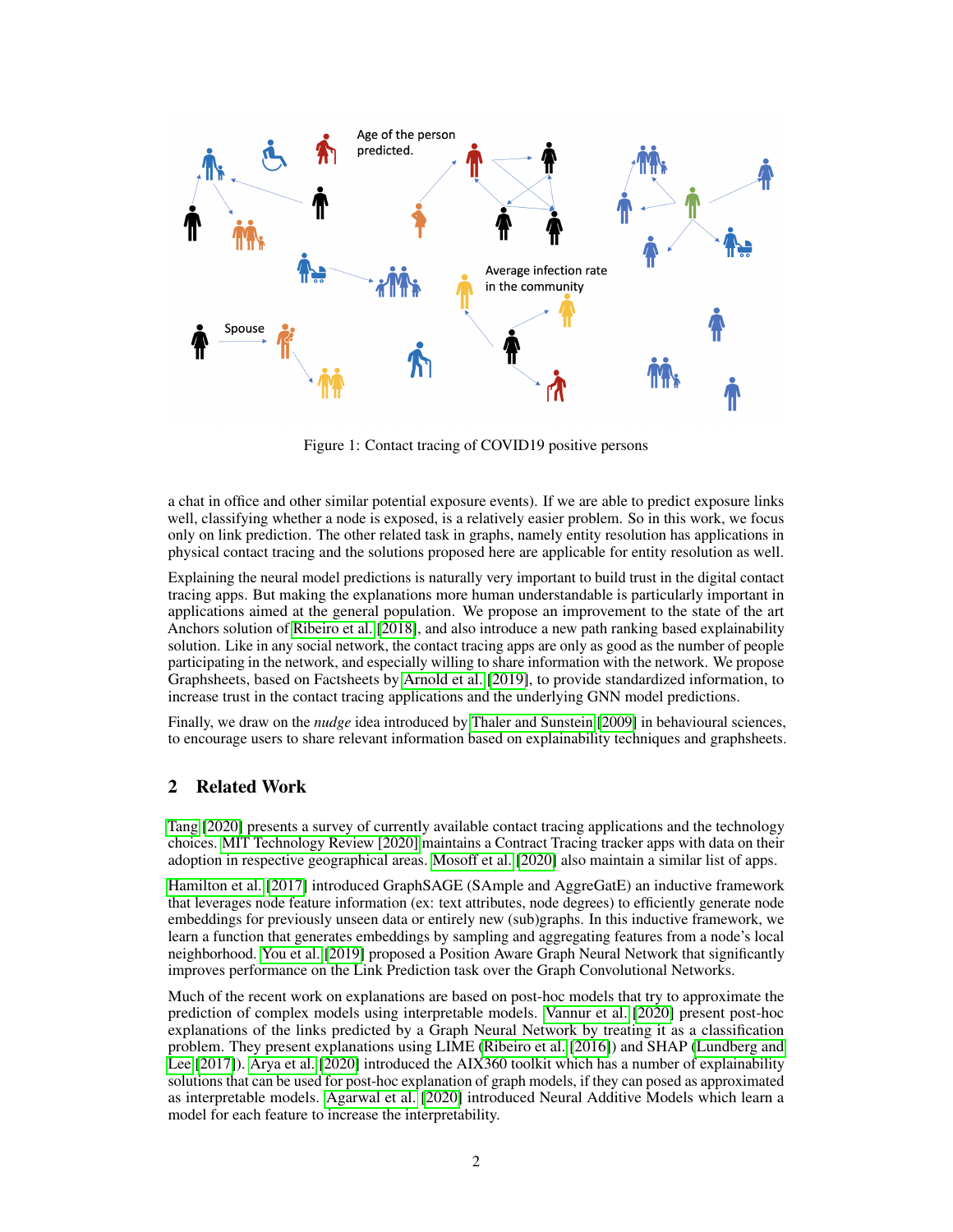#### <span id="page-2-2"></span>3 Link Prediction for Contact Tracing

<span id="page-2-0"></span>

Figure 2: Example Graph which includes links predicted by a GNN model

We conducted our experiments on the UDBMS data [Lu et al.](#page-6-11) [\[2016\]](#page-6-11) as a proxy for people in the real world. Each node in our graph has attributes similar to the personal data collected by the various Contact Tracing apps. A sample connected component is as shown in the Figure [2.](#page-2-0) In this particular example of the dataset, Ellen DeGeneres and Heidi Montag, do not seem to have any common neighbors or any shared node attributes, though they have paths involving other nodes. The challenge here is to explain links like these to the users of contact tracing applications.

We begin by explaining our experimental setup. We use the framework provided by [You et al.](#page-7-3) [\[2019\]](#page-7-3), which in turn uses pytorch [Paszke et al.](#page-7-6) [\[2019\]](#page-7-6) and more specifically pytorch geometric [Fey](#page-6-12) [and Lenssen](#page-6-12) [\[2019\]](#page-6-12). One of the pre-processing steps we do is finding the all pairs shortest paths calculation using appropriate approximations. This pre-processing step comes in handy to explain the links as well.

Following the procedure in [You et al.](#page-7-3) [\[2019\]](#page-7-3), we choose only connected components with atleast 10 nodes for our experiments. A positive sample is created by randomly choosing 10% of the links. For the negative sample, we use one of the nodes involved in the positive samples and pick a random unconnected node as the other node. The number of negative samples is same as that of the positive samples. We discuss hard negative samples in our future work section. Our batch size is typically 8 subgraphs and for PGNN, we use 64 anchor nodes.

| <b>Dataset</b> | Model        | ROC AUC Std. Dev. |        |
|----------------|--------------|-------------------|--------|
| <b>UDBMS</b>   | <b>GCN</b>   | 0.4689            | 0.0280 |
|                | <b>P-GNN</b> | 0.6456            | 0.0185 |
|                |              |                   |        |

<span id="page-2-1"></span>Table 1: Comparison of Link Prediction performance with different GNNs

As shown on Table [1,](#page-2-1) the P-GNN model seems to perform better on this dataset. In the next section, we'll explore ways to explain link prediction for the example shown in Figure [2.](#page-2-0)

#### 4 Explanations

One of the commonly used methods for explainability is LIME [Ribeiro et al.](#page-7-5) [\[2016\]](#page-7-5). Anchors [Ribeiro](#page-7-0) [et al.](#page-7-0) [\[2018\]](#page-7-0) is an improvement over LIME which works by focusing only on the important features. The Link Prediction problem can perhaps be posed as a simple classification problem of predicting whether a person is exposed. A typical explanation for Link Prediction is as shown in Figure [3.](#page-3-0) However, such interpretability solutions are rarely satisfactory to end users. Hence we propose an improvement to Anchors by incorporating ideas from GNN Explainer [Ying et al.](#page-7-7) [\[2019\]](#page-7-7).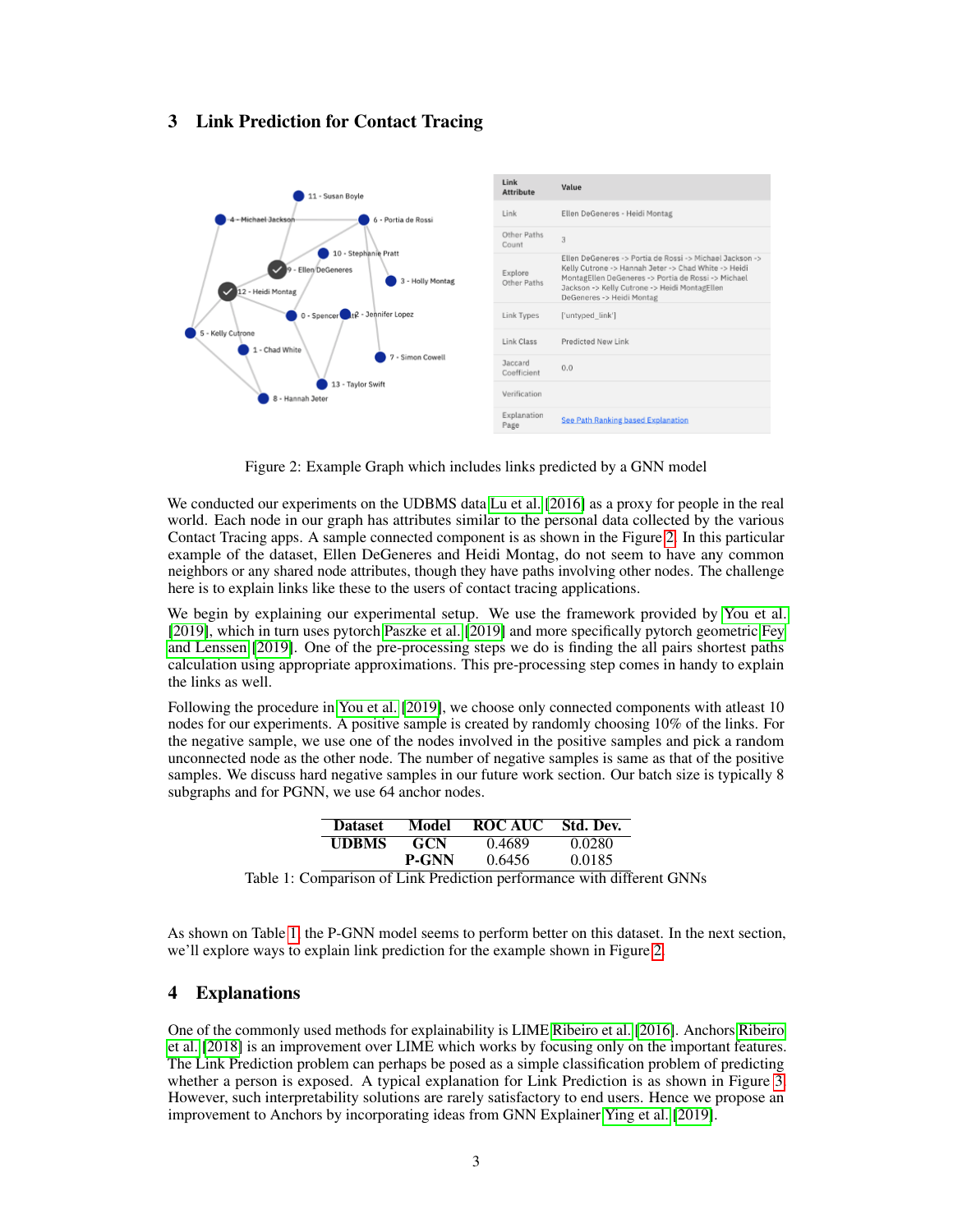<span id="page-3-0"></span>

Figure 3: Explanations for Contact Tracing

#### 4.1 Graph Anchors for Link Explanation

We train a simple classifier to predict if a source and target nodes are linked or otherwise. This classifier is trained based on the output of the GNN model described in Section [3.](#page-2-2) Compared to the GNN model, this post hoc classification model is considered to be more interpretable.

In the above explanation, the classifier model is predicting a link between Ellen DeGeneres and Heidi Montag just like the original GNN model. Anchors model then explains that these two nodes will have a link 52.3% of the time, if the conditions shown in Figure [3](#page-3-0) hold. This result suffers from loss of information between the GNN model and the post-hoc interpretable model. Our classifier above is rudimentary and with more feature engineering, we could make the classifier model closer to the GNN model. However, even with reduced accuracy, providing a summary of the conditions under which a model predicts a link is more intuitive than the more complex graph explainability solutions.

Hence we tried tried generating Anchors explanation on the output of the GNN Explainer model, rather than the post-hoc classification model. The model consumed by the Anchors now consists of a subset of original features, and the target is a binary variable based on the output of the original GNN model. This simple modification to the input of the Anchors explainability solution seems to work reasonably but is still unsatisfactory from the end user point of view, as shown in Figure [4.](#page-3-1) GNN-Explainer and Anchors both use the broad idea or removing unnecessary features and using only the important features for explaining the links.

<span id="page-3-1"></span>

Figure 4: Anchors Explanations using GNN-Explainer output

#### 4.2 Path Ranking based Link Explanation

Our next explainability solution is inspired by ideas in Error detection in Knowledge Graphs. In particular, we use the PaTyBRED approach described in [Melo and Paulheim](#page-6-13) [\[2017\]](#page-6-13) and [Melo and](#page-6-14) [Paulheim](#page-6-14) [\[2020\]](#page-6-14).

We propose using the ranking function in the PaTyBRED algorithm to explain the link predicted by GNNs. The algorithm works by ranking already existing paths between two nodes. The idea here is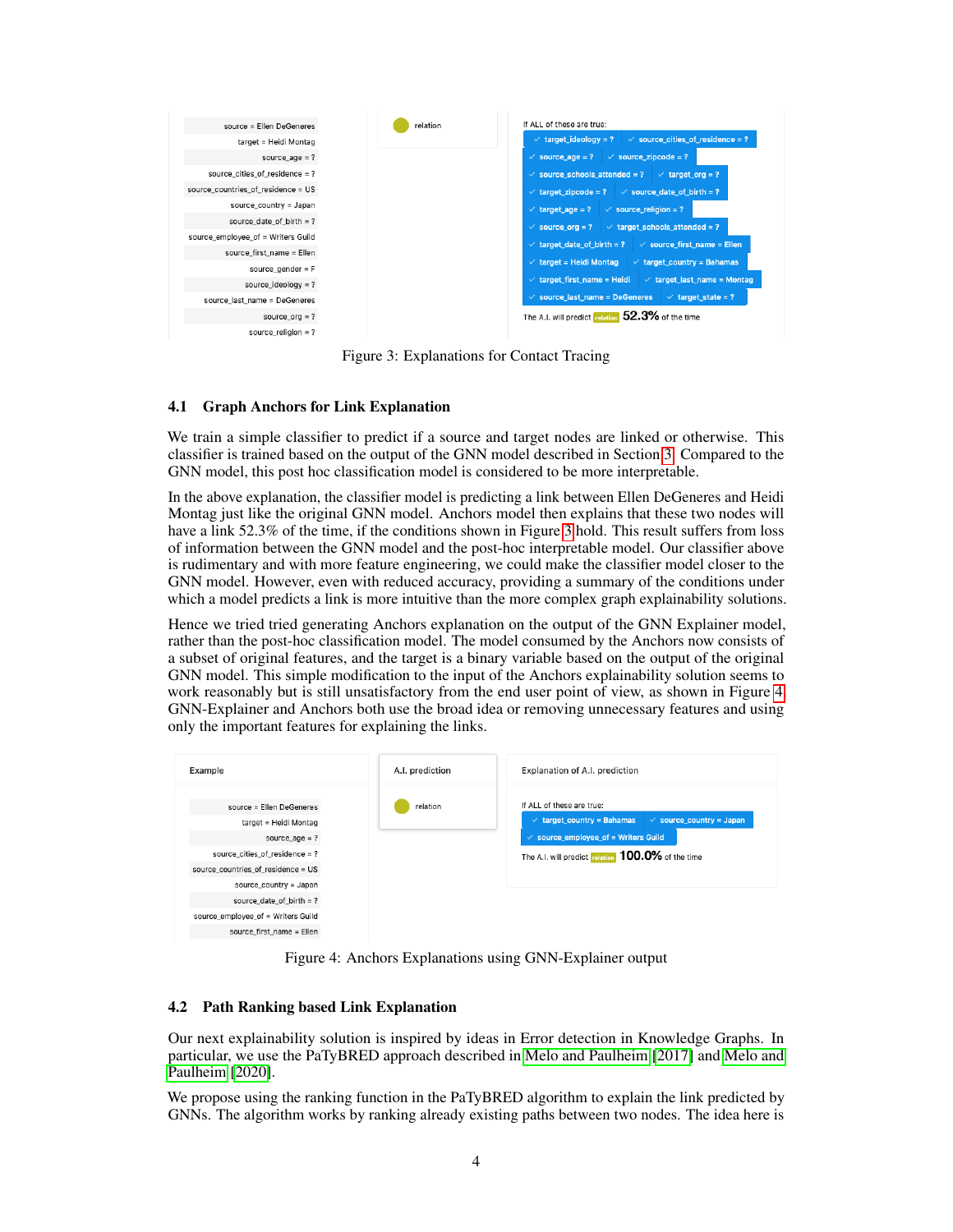<span id="page-4-0"></span>

Figure 5: Path Ranking Algorithm based explanation

that the information contained in that path is more useful than other paths to understand the predicted link. This idea is somewhat similar to the GNN Explainer idea of exploring the subgraph around the predicted link, except that we prefer to use an independent algorithm to rank all the paths rather than subgraph around the two nodes. As shown on Figure [5,](#page-4-0) showing paths between two nodes that are predicted to be linked, can be a substitute for what would otherwise be unsatisfactory explanations using features and common neighbors.

<span id="page-4-1"></span>

# 5 Graphsheets

Figure 6: Graphsheet for Contact Tracing

After having trained models for contact tracing use-case, it is important to ensure that downstream applications and model builders follow similar practices for fairness, privacy, data protection and ethical reasons. Towards this goal, we introduce Graph Sheets. Based on Factsheets [Arnold et al.](#page-6-4)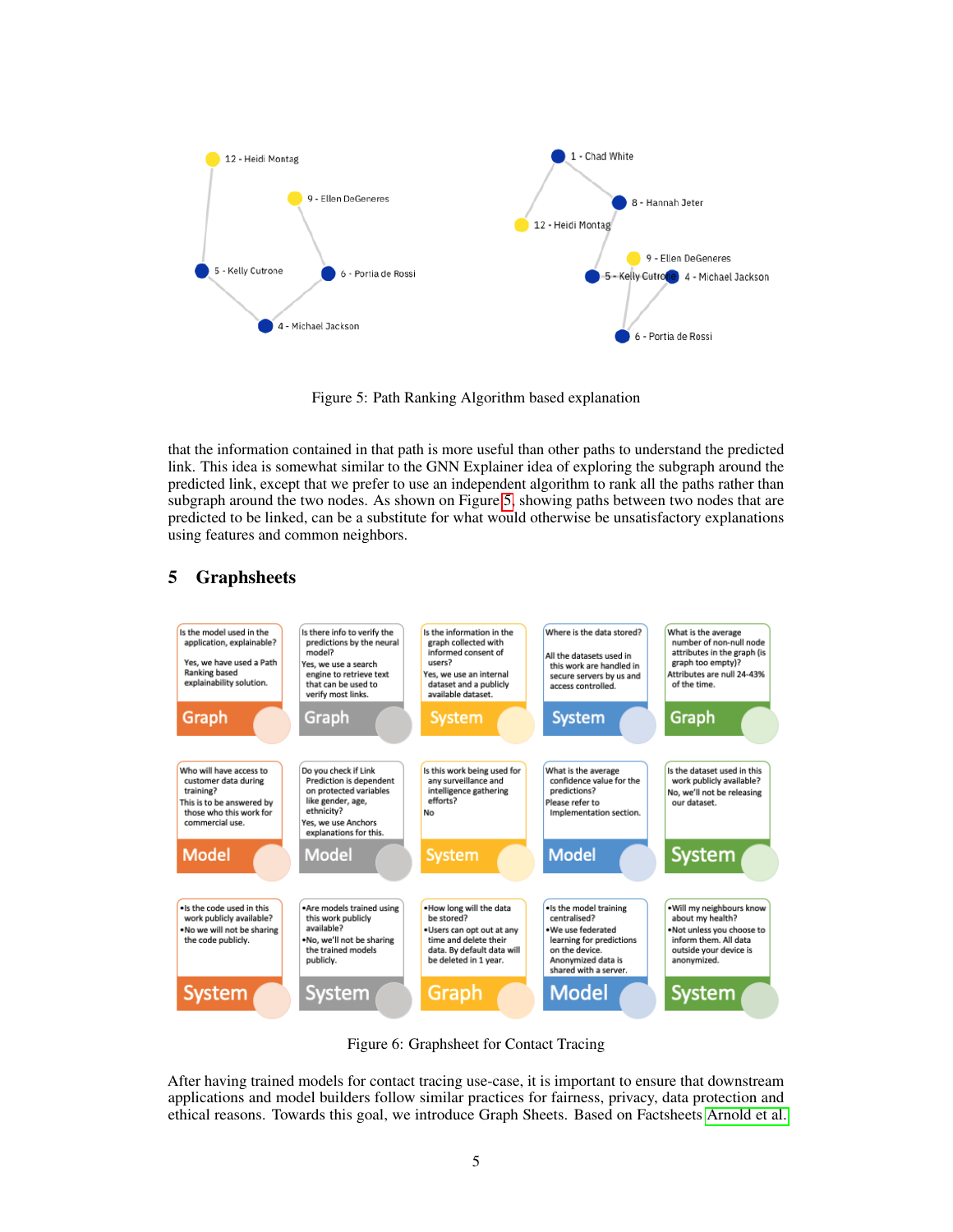[\[2019\]](#page-6-4), Graph Sheets include facts about the graph being studied and a number of FAQ types questions and answers that model developers have to consider before training Link Prediction models on their own datasets.

As shown in Figure [6,](#page-4-1) we provide some sample information regarding the model, graph and the systems used in training Graph Neural Models on the dataset. Other relevant information can be added based on the application.

### 6 Nudging

Having created a Graph Sheet and being able to generate human understandable explanations for the predicted links, we can try to nudge users to both use contact tracing applications and to share their personal data with the community. [Thaler and Sunstein](#page-7-1) [\[2009\]](#page-7-1) proposed *nudging* to alter the choice architectures to make people behave in ways that are assumed to be good for them (without making other choices difficult or costly). In privacy preserving contact tracing, there is an inherent tension between the societal good for people to share personal information and the privacy risk involved with sharing such information. [Prainsack](#page-7-8) [\[2020\]](#page-7-8) discusses the broader implications of nudging on public healthcare data. For the limited purpose of contact tracing where each participant is likely to benefit from sharing personal information, nudging them to share such information could be beneficial.

As shown in Figure [7b,](#page-5-0) insights drawn from both explainability and graph sheets can be used for nudging. Email Id, is not a useful feature for contact tracing and hence is better not collected, or made clear to users that it's optional and used only for administrative purposes, as the case may be.

Age on the other hand, is a significant factor is assessing risk for COVID19 or other health factors. Models could be trained with age as a feature or alternatively, the age could be used to tailor alerts while being stored only on the user's device. For example, if the model predicts an exposure link with less confidence, the app could make a decision to alert the user or otherwise based on the risk profile of the user.

<span id="page-5-0"></span>

| <b>Risk factors</b> - old age and obesity                                                                  | Age:<br>(99% of users share this. Age is a significant factor in<br>assessing risk).                                                                                                                                  |  |
|------------------------------------------------------------------------------------------------------------|-----------------------------------------------------------------------------------------------------------------------------------------------------------------------------------------------------------------------|--|
| <b>Pre-existing conditions - Diabetes,</b><br>hypertension, lung disease, heart, liver, kidney<br>diseases | Fmail Id:<br>(1% of users share this. Email is only for COVID19 related<br>advise. Email Id is not useful for assessing your risk).                                                                                   |  |
| <b>Location</b> $-$ distance from hospital                                                                 | Location:<br>(3% of users share this. Our app does not use your location<br>for contact tracing. But you can use this to automatically<br>call healthcare staff, in case of an emergency like shortness<br>of breath) |  |
| <b>Temporal</b> - incubation period, infectious period,<br>quarantine.                                     |                                                                                                                                                                                                                       |  |
| (a) COVID19 Features                                                                                       | (b) Nudging based on explanations                                                                                                                                                                                     |  |

Figure 7: Users of contact tracing apps can be encouraged to share more information by explaining why the information is relevant

#### Conclusion

We described a Graph Neural Network model to predict exposure links in a contact tracing application to reduce false positives (unnecessary alerts) and also false negatives (lack of updates by participants). We proposed three methods to encourage people to both install and share information with the community, and optionally a centralized authority, by increasing trust in the applications. The three methods are namely, graph sheets to increase trust, human understandable explanations for the exposure notifications, and nudging based on important features found by explainability techniques.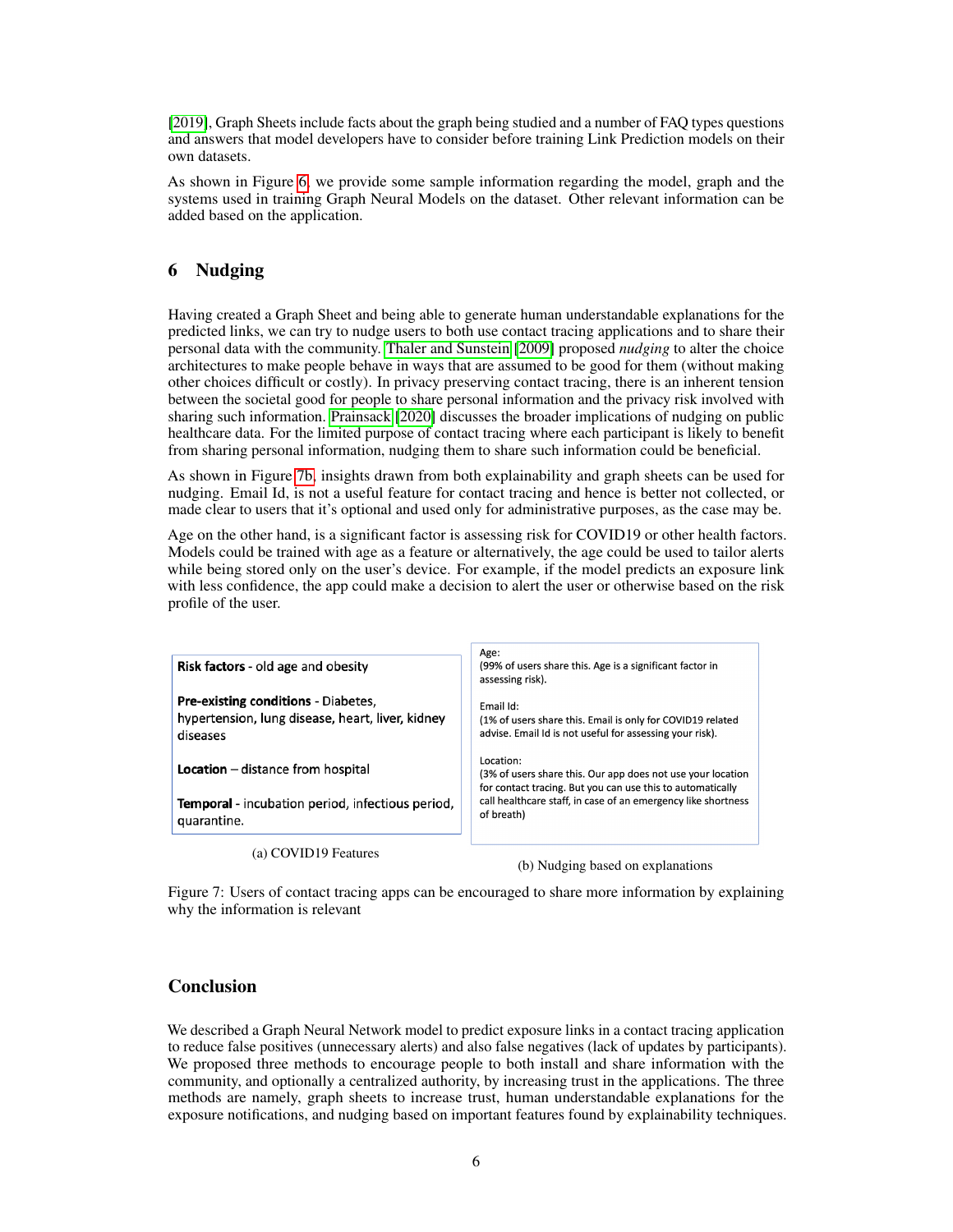#### Acknowledgements

We thank the reviewers for their comments and feedback that helped improve this work.

#### References

- <span id="page-6-3"></span>Matthew Abueg, Robert Hinch, Neo Wu, Luyang Liu, William JM Probert, Austin Wu, Paul Eastham, Yusef Shafi, Matt Rosencrantz, Michael Dikovsky, et al. Modeling the combined effect of digital exposure notification and non-pharmaceutical interventions on the covid-19 epidemic in washington state. *medRxiv*, 2020.
- <span id="page-6-10"></span>Rishabh Agarwal, Nicholas Frosst, Xuezhou Zhang, Rich Caruana, and Geoffrey E Hinton. Neural additive models: Interpretable machine learning with neural nets. *arXiv preprint arXiv:2004.13912*, 2020.
- <span id="page-6-4"></span>Matthew Arnold, Rachel KE Bellamy, Michael Hind, Stephanie Houde, Sameep Mehta, A Mojsilovic,´ Ravi Nair, K Natesan Ramamurthy, Alexandra Olteanu, David Piorkowski, et al. Factsheets: Increasing trust in ai services through supplier's declarations of conformity. *IBM Journal of Research and Development*, 63(4/5):6–1, 2019.
- <span id="page-6-9"></span>Vijay Arya, Rachel KE Bellamy, Pin-Yu Chen, Amit Dhurandhar, Michael Hind, Samuel C Hoffman, Stephanie Houde, Q Vera Liao, Ronny Luss, Aleksandra Mojsilovic, et al. Ai explainability ´ 360: hands-on tutorial. In *Proceedings of the 2020 Conference on Fairness, Accountability, and Transparency*, pages 696–696, 2020.
- <span id="page-6-2"></span>Yoshua Bengio. A covid-19 exposure notification app won't work if people aren't motivated to use it: Ai expert. [https://montrealgazette.com/health/](https://montrealgazette.com/health/a-contact-tracing-app-wont-work-if-people-arent-motivated-to-use-it-ai-expert) [a-contact-tracing-app-wont-work-if-people-arent-motivated-to-use-it-ai-expert](https://montrealgazette.com/health/a-contact-tracing-app-wont-work-if-people-arent-motivated-to-use-it-ai-expert), 2020. [Online; accessed 11-Oct-2020].
- <span id="page-6-0"></span>Yoshua Bengio, Richard Janda, Yun William Yu, Daphne Ippolito, Max Jarvie, Dan Pilat, Brooke Struck, Sekoul Krastev, and Abhinav Sharma. The need for privacy with public digital contact tracing during the covid-19 pandemic. *The Lancet Digital Health*, 2020.
- <span id="page-6-12"></span>Matthias Fey and Jan Eric Lenssen. Fast graph representation learning with pytorch geometric. *arXiv preprint arXiv:1903.02428*, 2019.
- <span id="page-6-7"></span>Will Hamilton, Zhitao Ying, and Jure Leskovec. Inductive representation learning on large graphs. In *Advances in neural information processing systems*, pages 1024–1034, 2017.
- <span id="page-6-11"></span>Jiaheng Lu, Jun Chen, and Chao Zhang. Helsinki Multi-Model Data Repository. http://udbms.cs.helsinki.fi/?dataset, 2016.
- <span id="page-6-8"></span>Scott M Lundberg and Su-In Lee. A unified approach to interpreting model predictions. In *Advances in neural information processing systems*, pages 4765–4774, 2017.
- <span id="page-6-13"></span>André Melo and Heiko Paulheim. Detection of relation assertion errors in knowledge graphs. In *Proceedings of the Knowledge Capture Conference*, pages 1–8, 2017.
- <span id="page-6-14"></span>Andre Melo and Heiko Paulheim. Automatic detection of relation assertion errors and induction of relation constraints. *Semantic Web*, 11(5):801–830, 2020.
- <span id="page-6-1"></span>MIT COVID Tracing Tracker [2020]. MIT Technology Review COVID Tracing Tracker Data. [https://docs.google.com/spreadsheets/d/1ATalASO8KtZMx\\_](https://docs.google.com/spreadsheets/d/1ATalASO8KtZMx__zJREoOvFh0nmB-sAqJ1-CjVRSCOw/edit#gid=0) [\\_zJREoOvFh0nmB-sAqJ1-CjVRSCOw/edit#gid=0](https://docs.google.com/spreadsheets/d/1ATalASO8KtZMx__zJREoOvFh0nmB-sAqJ1-CjVRSCOw/edit#gid=0), 2020. [Online, accessed 12-Oct-2020].
- <span id="page-6-5"></span>MIT Technology Review [2020]. MIT Technology Review COVID Tracing Tracker. [https://www.technologyreview.com/2020/05/07/1000961/](https://www.technologyreview.com/2020/05/07/1000961/launching-mittr-covid-tracing-tracker/) [launching-mittr-covid-tracing-tracker/](https://www.technologyreview.com/2020/05/07/1000961/launching-mittr-covid-tracing-tracker/), 2020. [Online, accessed 14-May-2020].
- <span id="page-6-6"></span>Ryan Mosoff, Tommy Friedlich, Teresa Scassa, Kelly Bronson, and Jason Millar. Global pandemic app watch (gpaw): Covid-19 exposure notification and contact tracing apps. [https://craiedl.](https://craiedl.ca/gpaw/) [ca/gpaw/](https://craiedl.ca/gpaw/), 2020. [Online; accessed 11 October 2020].